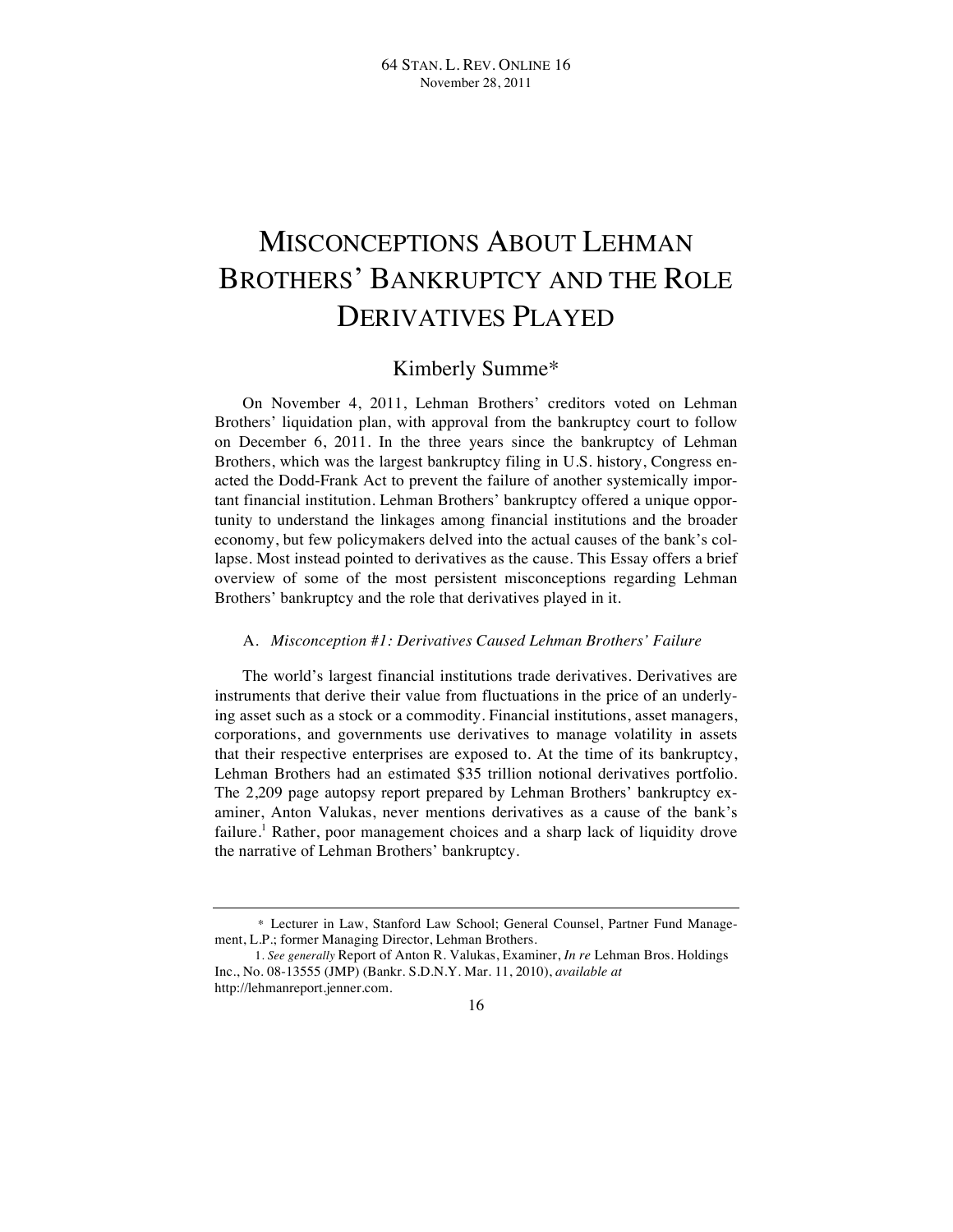Three primary factors drove Lehman Brothers into bankruptcy, and derivatives trading is not one of them. First, Lehman Brothers consistently ignored its own risk thresholds through its commercial real estate investments. In July 2007, for example, thirty real estate transactions breached the individual transaction risk limits established by the bank's risk managers. Each time, Lehman Brothers' senior management waived the breach and its regulator, the SEC, ignored the bank's disregard of those risk limits. <sup>2</sup> In addition, the bank's stress testing omitted the inclusion of its riskiest assets, its commercial real estate portfolio. As Mr. Valukas testified, "The SEC was aware of these excesses and simply acquiesced."<sup>3</sup> Second, the liquidity of the investment bank was alarmingly low despite statements five days before its bankruptcy filing that its liquidity pool was \$41 billion. In fact, the bank's liquidity pool included assets used as deposits with its clearing banks, which was a clear breach of regulatory guidelines. The SEC knew of this breach but again acquiesced. <sup>4</sup> Third, the bank relied on a quarter-end approach to lower its leverage ratio by moving certain assets off its balance sheet on a temporary basis. The SEC never appears to have inquired about this practice, despite the fact that most other banks had ceased using this approach.

Derivatives, by contrast, did not play a role in Lehman Brothers' failure. Lehman Brothers did not engage in the one-sided selling of credit protection on mortgages like the AAA-rated AIG. Moreover, during the three years following Lehman Brothers' bankruptcy, it is the principal U.S. derivatives trading entity, Lehman Brothers Special Financing (LBSF), which has added the most value to the estate's coffers.

#### B. *Misconception #2: Regulators Lacked Information About Lehman Brothers' Financial Condition*

The Valukas report was explicit that regulatory agencies sat on mountains of data but took no action to regulate Lehman Brothers' conduct. In 2005, Lehman Brothers became a "consolidated supervised entity," or "CSE," giving the SEC regulatory authority over Lehman Brothers Holdings Inc., the parent company, as well as its broker-dealer subsidiary and other affiliates. No regulator ever suggested that senior officials with Lehman Brothers failed to provide any requested information; congressional testimony was offered on this point. Yet, regulators stated that they were unable to obtain an accurate depiction of Lehman Brothers' financial health and thus were unable to intervene.<sup>5</sup>

 <sup>2.</sup> Statement of Anton R. Valukas before the Committee on Financial Services, U.S. House of Representatives, April 20, 2010, 9.

 <sup>3.</sup> *Id*. at 2.

 <sup>4.</sup> *Id*. at 9.

<sup>5.</sup> *Public Policy Issues Raised by the Report of the Lehman Brothers Bankruptcy Examiner: Hearing Before the H. Comm. on Fin. Servs.,* 111th Cong (2010). (statements of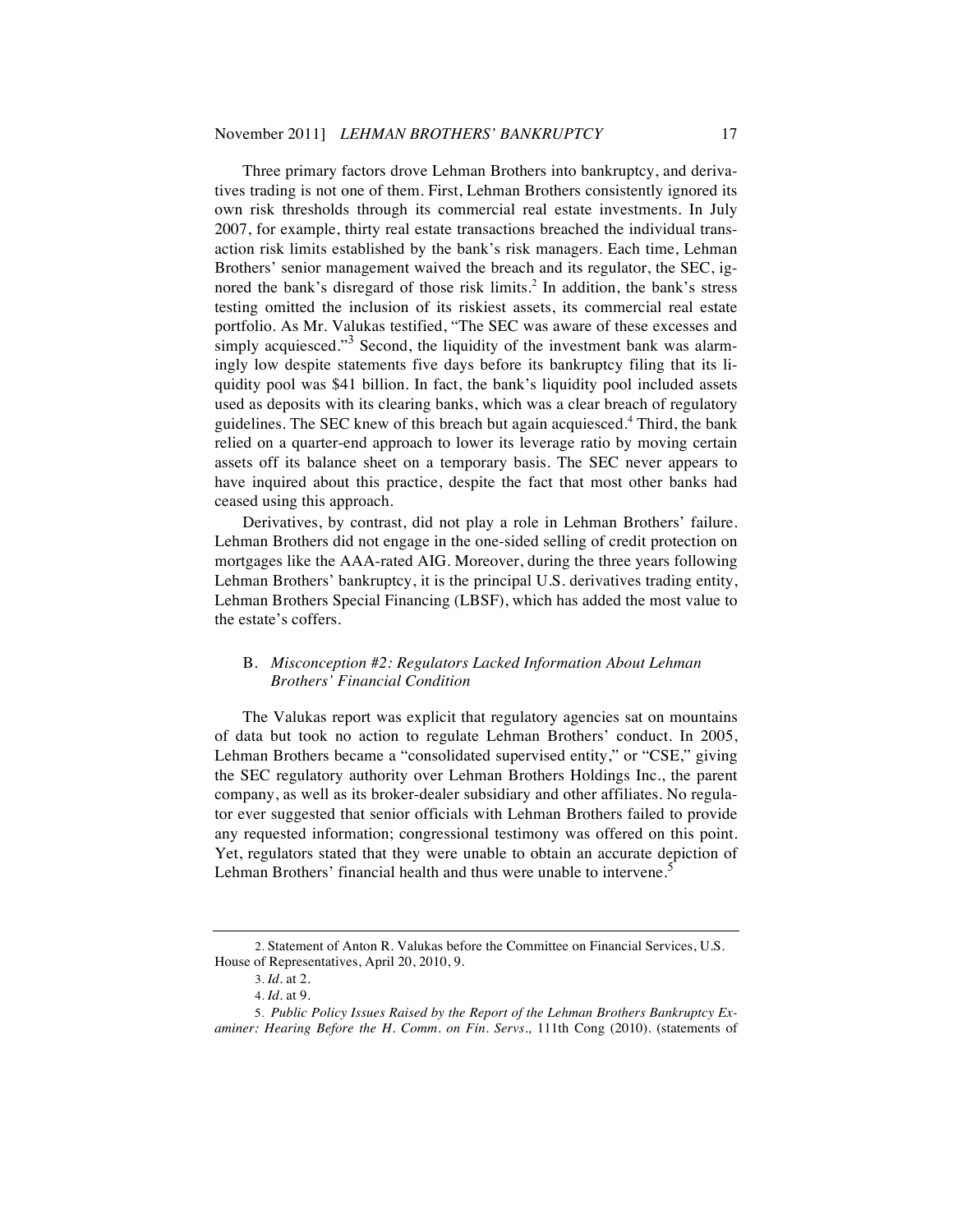Quite the contrary. Not only did Lehman Brothers' CSE status provide the SEC with unfettered access to data, but the bank's participation in the derivatives market offered another source of information. In 2006, Lehman Brothers participated, along with 200 other financial institutions in the launch of the Depository Trust and Clearing Corporation's Trade Information Warehouse. The warehouse is a repository of all derivatives trading details. Within a few months of its establishment, over 900 participants recorded their derivatives transactions in the warehouse. Regulators could avail themselves of the extensive data stored in this warehouse. Therefore, ample opportunity to view derivatives risk existed two full years before Lehman Brothers filed for bankruptcy.

## C. *Misconception #3: Derivatives Caused the Destruction of \$75 Billion in Value*

The architect of Lehman Brothers' bankruptcy filing, Harvey Miller, testified that a massive destruction of value could have been averted if an automatic stay had been in place for derivatives contracts upon bankruptcy. U.S. Treasury Secretary Timothy Geithner commented, "The market turmoil following Lehman's bankruptcy was in part attributable to uncertainty surrounding the exposure of Lehman's derivatives counterparties."<sup>6</sup> Both are mistaken.

Under the Bankruptcy Code, creditors of a failed entity are stayed or prohibited from seizing that entity's assets. Since 1978, however, Congress has exempted derivatives counterparties from the automatic stay and permitted the termination of the derivatives contracts. Congress wanted to prevent a cascade of bankruptcies of financially interconnected entities by permitting counterparties to terminate derivatives transactions with a bankrupt entity, thereby preserving liquidity for non-defaulting counterparties and enhancing the financial system's stability. In the case of Lehman Brothers, not one of its derivatives counterparties filed for bankruptcy in the aftermath of its failure. Neither did the derivatives market grind to a halt after Lehman Brothers' bankruptcy filing.

When Lehman Brothers filed for bankruptcy, the estate reported that it was a counterparty to 906,000 derivatives transactions documented under 6,120 ISDA Master Agreements.<sup>7</sup> Lehman Brothers' derivatives portfolio represented

Ben Bernanke, Chairman of the Board of Governors of the Federal Reserve System, and Mary L. Schapiro, Chairman of the U.S. Securities and Exchange Commission).

<sup>6.</sup> *Public Policy Issues Raised by the Report of the Lehman Brothers Bankruptcy Examiner: Hearing Before the H. Comm. on Fin. Servs.,*  $111<sup>th</sup>$  Cong. 168 (2010) (statement of Timothy Geithner, U.S. Treasury Secretary).

<sup>7.</sup> Lehman Brothers Holdings Inc. First Creditors Section 341 Meeting, slides 19-20 (Jan. 29, 2009), *available at* http://www.lehmanbrothersestate.com/LBH/Project/default.aspx#L. Note that the Lehman Brothers Holdings Inc. The State of the Estate, slide 28 (Nov. 18, 2009), reports a slightly different figure of 6,355 contracts.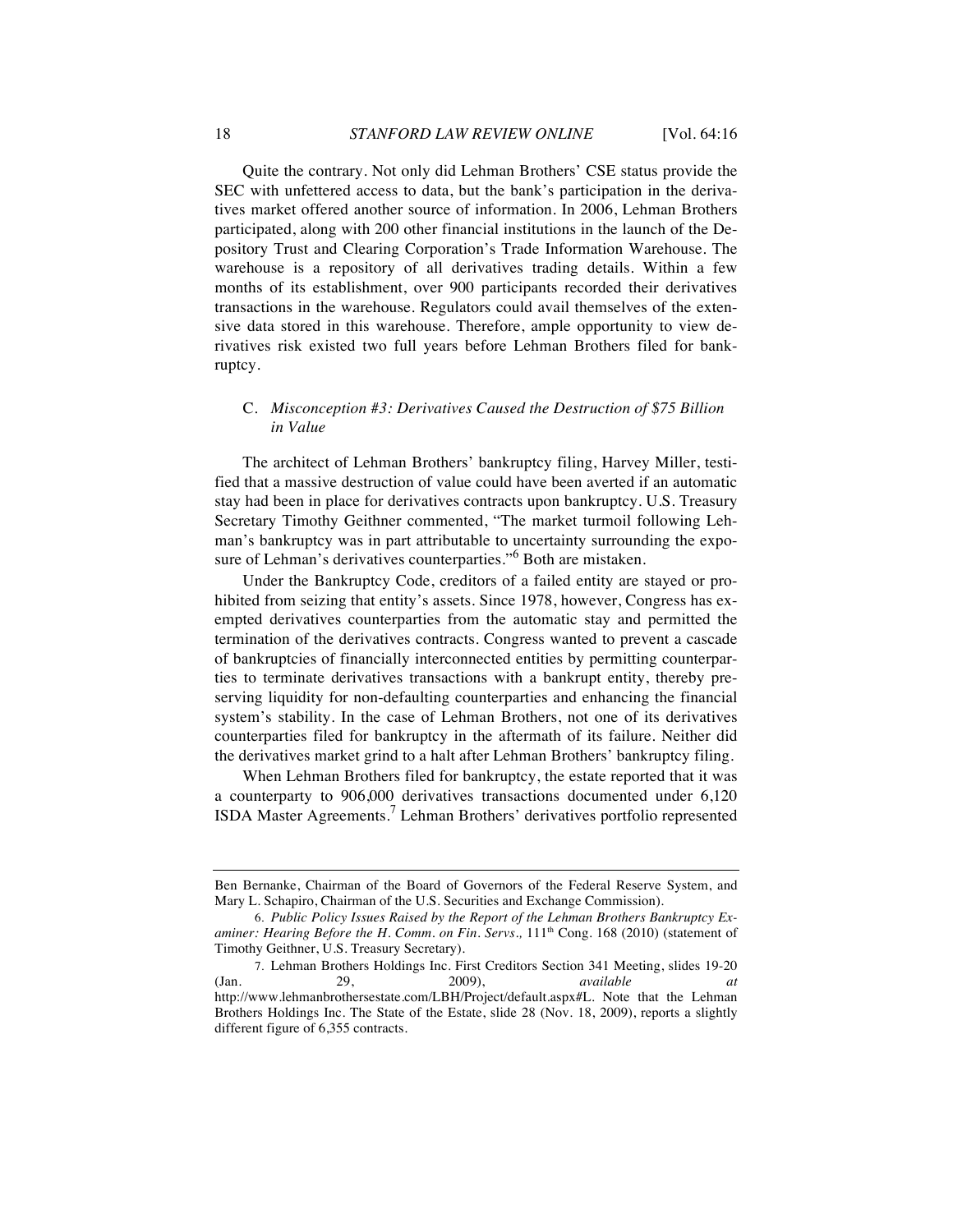roughly 5 percent of derivatives transactions globally at that time.<sup>8</sup> Approximately 80 percent of Lehman Brothers' derivatives counterparties terminated their transactions within five weeks of bankruptcy.<sup>9</sup> The estate was successful, almost immediately post-bankruptcy, in capturing receivables. On September 14, 2008, LBSF, the primary U.S. derivatives business, had a then-current cash position of \$7 million and within three and a half months, its cash position was \$925 million.<sup>10</sup> By February 1, 2011, LBSF had \$8.79 billion in current cash and investments.<sup>11</sup> At present, LBSF represents about 40 percent of all cash and cash investment positions in the entire Lehman Brothers estate.<sup>12</sup>

Before this year ends, an important milestone in the resolution of Lehman Brothers' bankruptcy will occur as creditors vote on the liquidation plan. The settlement of the derivatives portfolio is an important component of that plan. Lehman Brothers' initial liquidation plan maintained the corporate distinction of each Lehman entity that had filed for bankruptcy, ensuring that each of its affiliates would make payments to its creditors on the basis of its own asset base. Creditors of the parent company, however, argued that parent company guarantees of affiliates such as LBSF meant that more debt resided at the parent level while more assets were at the subsidiary level. For example, Lehman Brothers Holdings Inc. reported \$2 billion in cash and investments on June 30, 2010, whereas LBSF had  $$7.35$  billion in cash and investments at that time.<sup>13</sup>

In response, on January 25, 2011, Lehman Brothers amended its liquidation plan and proposed to reallocate payments owed to derivatives counterparties to creditors of the parent company. This proposal coincided with the estate's effort to reconceive how derivatives transactions were settled. Under the terms of the ISDA Master Agreement, the governing contract for virtually all derivatives transactions, the non-defaulting counterparty calculates the amounts owed upon termination. Here, the estate decided that the defaulting party should rely on a standardized methodology to value remaining derivatives claims.<sup>14</sup> Ultimately, then, the largest bankruptcy filing in U.S. history has shown that resolution can be achieved in just over three years, and that derivatives caused the largest enhancement to the bankruptcy estate. The allegation

<sup>8.</sup> *Semiannual Over-The-Counter (OTC) Derivatives Markets Statistics*, BANK FOR INTERNATIONAL SETTLEMENT (June 2009), http://www.bis.org/statistics/derstats.htm.

<sup>9.</sup> Debtors' Motion for an Order pursuant to Sections 105 and 365 of the Bankruptcy Code to Establish Procedures for the Settlement or Assumption and Assignment of Prepetition Derivatives Contracts, *In re* Lehman Brothers Holdings Inc., No. 08-13555 (Bankr. S.D.N.Y. Nov. 13, 2008).

<sup>10.</sup> First Creditors Section 341 Meeting, *supra* note 4, at slide 16 (reflects figures as of January 2, 2009).

<sup>11.</sup> Monthly Operating Report February 2011, *In re* Lehman Brothers Holdings, Inc.*,*  No. 08-13555 (Mar. 18, 2011).

<sup>12.</sup> Lehman Brothers Holdings Inc. The State of the Estate, slide 10 (Sept. 22, 2010), *available at* http://www.lehmanbrothersestate.cpm/LBH/Project/default.aspx#L.

<sup>13.</sup> *Id*.

<sup>14.</sup> LAMCO, DERIVATIVES CLAIMS SETTLEMENT FRAMEWORK 5 (May 31, 2011).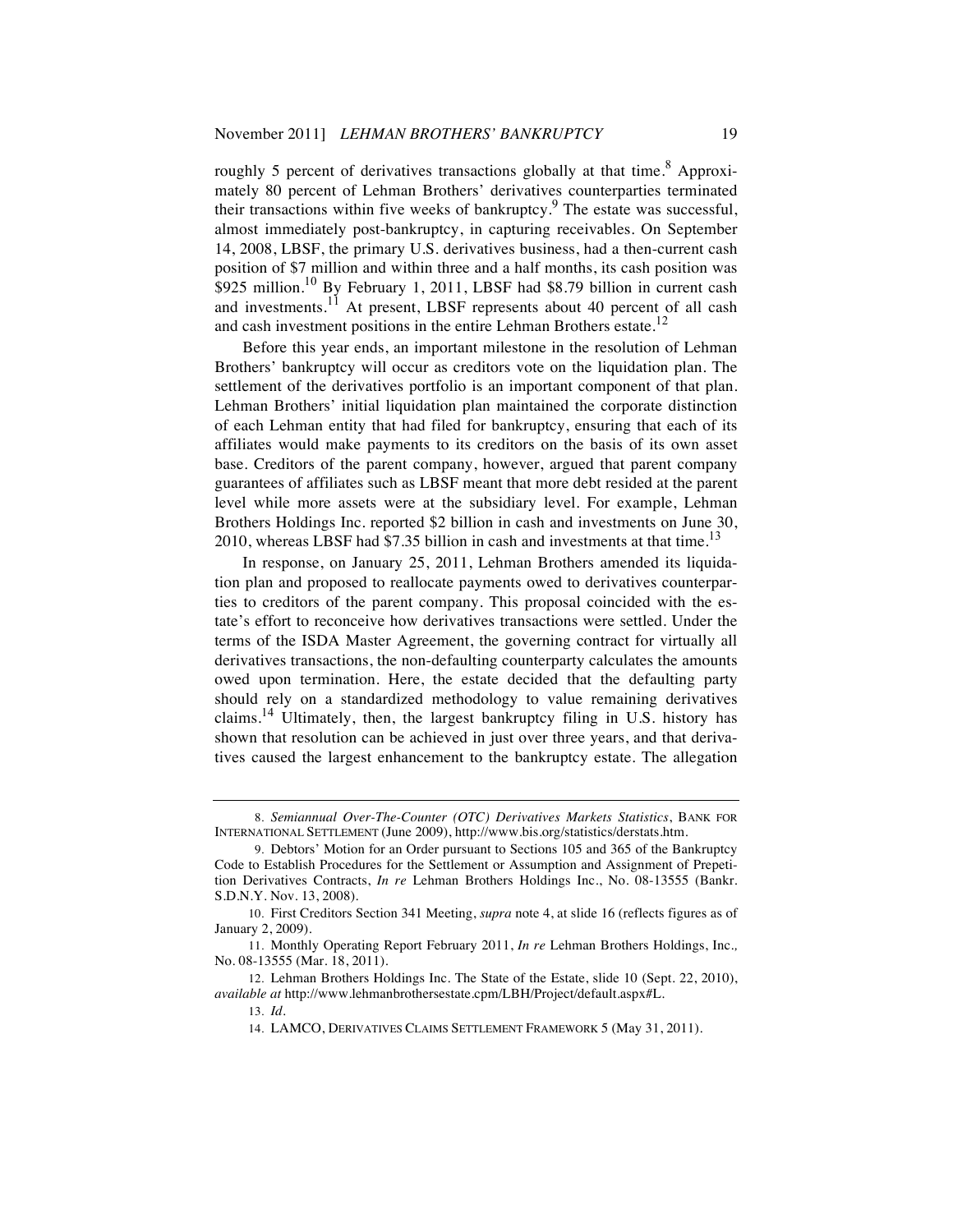that derivatives destroyed value is flatly at odds with the fact that derivatives were the biggest contributor to boosting recoveries for Lehman's creditors.

#### D. *Misconception #4: Insufficient Collateralization*

Policymakers focused on collateralization as a derivatives risk mitigation technique. Collateralization of derivatives, however, has existed for twenty years. Before the economic crisis began, the gross amount of collateral in use was \$1.335 trillion, with 59 percent of mark-to-market credit exposure collateralized.<sup>15</sup> The largest financial institutions held 80 percent of all collateral.<sup>16</sup> By the end of the first quarter of 2011, the Office of the Comptroller of the Currency reported that U.S. banks held collateral, overwhelmingly in cash, against 93 percent of their counterparty exposure.<sup>17</sup> The annual ISDA Margin Survey includes U.S. and non-U.S. financial institutions and reports a 70 percent collateralization rate across all OTC instruments, with 93.2 percent for credit derivatives.<sup>18</sup>

#### E. *Misconception #5: The Bankruptcy Code Is Not Optimal for Systemically Important Bankruptcies*

The Chairman of the Board of Governors of the Federal Reserve, the U.S. Secretary of the Treasury, and the Chairwoman of the Federal Deposit Insurance Corporation (FDIC) contend that the Bankruptcy Code is not capable of working effectively for failed systemically important entities. Rather, these regulators argue that the FDIC is best situated to utilize its new orderly liquidation authority to avoid government bailouts and the cumbersome Bankruptcy Code process.

This vision seems clouded by reality. With regard to derivatives, banks engage in the vast majority of trading. Prior to and after Dodd-Frank, a failed bank's derivatives portfolio is subject to a one-day stay before counterparties can terminate transactions. In addition, the FDIC's ability to transfer assets to another entity begs the question of whether an institution actually could be persuaded to take on a failed institution's \$35 trillion notional derivatives portfolio without sufficient time to conduct due diligence.

Moreover, it is not clear that the FDIC's orderly liquidation authority would necessarily produce faster results than the bankruptcy process would. In bankruptcy, the administrator has a fiduciary duty to maximize the size of the

<sup>15.</sup> ISDA MARGIN SURVEY 2007 at 4 (2007), *available at* http://www.isda.org/c\_and\_a/pdf/ISDA-Margin-Survey-2007.pdf.

<sup>16.</sup> *Id.*

<sup>17.</sup> OCC'S QUARTERLY REPORT ON BANK TRADING AND DERIVATIVES ACTIVITIES FOURTH QUARTER 2010 at 8 (2010).

<sup>18.</sup> ISDA MARGIN SURVEY 2010 AT 13 (2010), *available at* http://www.isda.org/c\_and\_a/pdf/ISDA-Margin-Survey-2010.pdf.